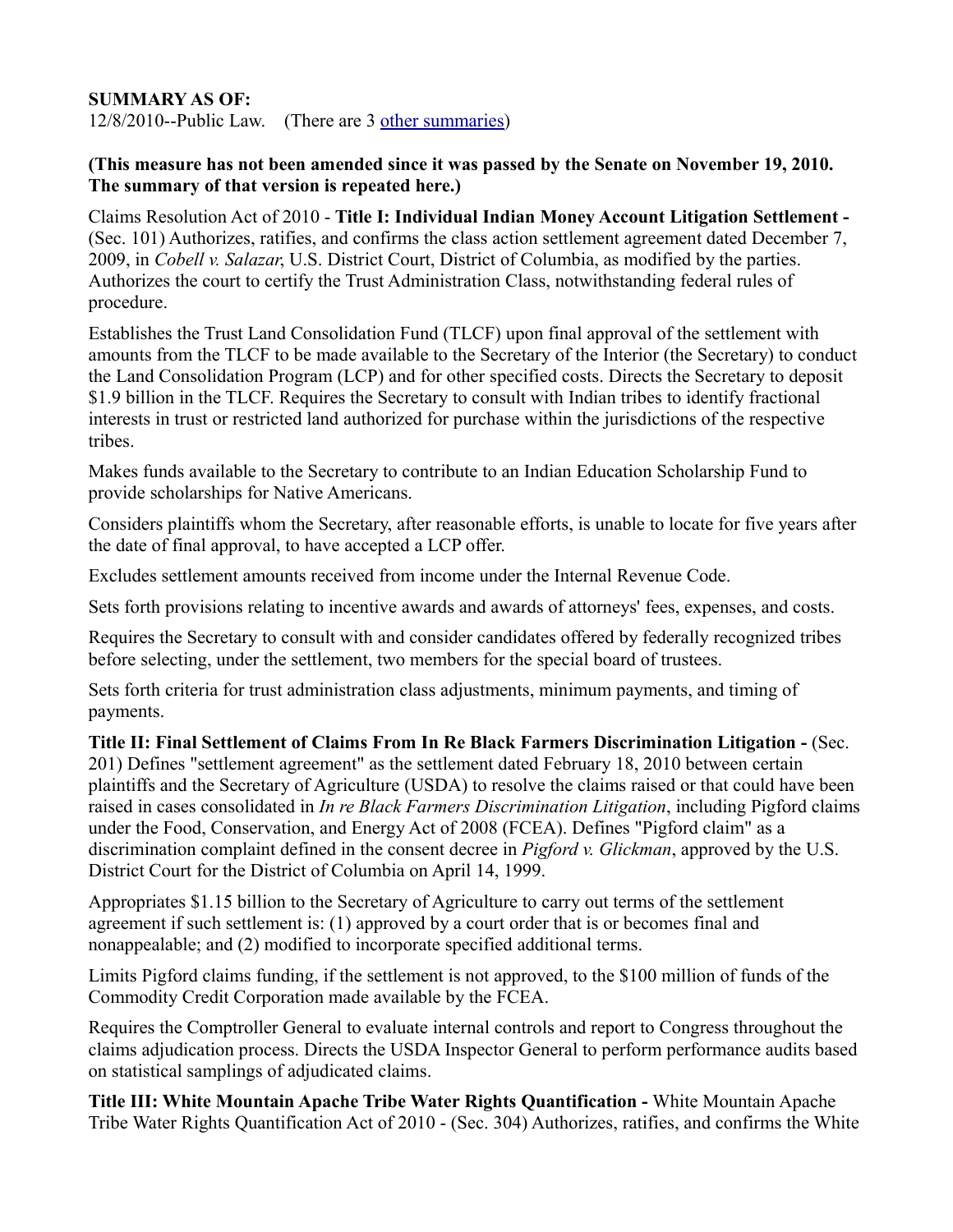Mountain Apache Tribe Water Rights Quantification Agreement and amendments made to such agreement by this title. Requires the Secretary of the Interior, in implementing the agreement, to comply with all requirements of the National Environmental Policy Act of 1969, the Endangered Species Act of 1973, and all other applicable federal environmental laws and specified regulations.

(Sec. 305) Requires the water rights of the tribe to be held in trust by the United States and not to be subject to forfeiture or abandonment. Provides for reallocations of certain water rights to the tribe. Exempts the tribe from any water service capital charge for tribal CAP water (water from specified aqueducts and pumping plants). Requires the tribe to enact a water code, as specified.

(Sec. 306) Requires the Secretary to enter into a specified contract with the tribe to provide, among other things, that the tribe, on approval of the Secretary, may enter into contracts or options to lease, contracts to exchange, or options to exchange tribal CAP water in Maricopa, Pinal, Pima, and Yavapai Counties in Arizona providing for the temporary delivery to any individual or entity of any portion of the tribal CAP water, subject to the conditions that the term of the contract or option to lease shall not be longer than 100 years (with renegotiation permitted at any time), the contracts or options to exchange shall be for the term provided in the contract or option, and a lease or option to lease providing for the temporary delivery of tribal CAP water shall require the lessee to pay for charges associated with the leased water. Authorizes, ratifies, and confirms such a contract or lease, except to the extent that any provision of the contract or lease conflicts with a provision of this title.

Prohibits: (1) use of tribal CAP water outside of Arizona; (2) tribal water rights from being sold, leased, transferred, or used outside the boundaries of the reservation or off-reservation trust land other than pursuant to an exchange, except as specified; and (3) limiting the right of the tribe to enter into an agreement with the Arizona Water Banking Authority.

(Sec. 307) Directs the Secretary, acting through the Bureau of Reclamation, to plan, design, and construct the WMAT rural water system (a specified municipal, rural, and industrial water diversion, storage, and delivery system) to divert, store, and distribute water from the North Fork of the White River to the tribe. Specifies components of the WMAT rural water system (the system for purposes of this title). Requires title to the system to be in trust by the United States in its capacity as trustee for the tribe, but requires the Secretary to convey the tribe title to the system after publication by the Secretary of a specified statement of findings. Terminates any obligation of the United States to pay for operation, maintenance, or replacement costs of the system after title is transferred to the tribe under this title. Sets forth provisions concerning limits on U.S. liability, judicial review, Indian Self-Determination and Education Assistance Act (ISDEAA) agreements, final designs for the system, and project construction.

(Sec. 308) Sets forth provisions relating to the satisfaction, waiver, or release of claims by the tribe, a limited waiver of U.S. or tribal sovereign immunity for the purpose of resolving issues arising under this title, and after-acquired trust land.

(Sec. 310) Establishes in the Lower Colorado River Basin Development Fund a subaccount to be known as the White Mountain Apache Tribe Water Rights Settlement Subaccount (Subaccount), consisting of specified amounts. Requires the Secretary to use amounts from the Subaccount for the planning, design, and construction of the system in accordance with this title, and for specified purposes. Requires the system, upon a request from the tribe, to be planned, designed, and constructed pursuant to ISDEAA agreements.

(Sec. 312) Establishes the WMAT Settlement Fund to be administered by the Secretary for use by the tribe for: (1) fish production, including hatcheries; (2) rehabilitation of recreational lakes and existing irrigation systems; (3) water-related economic development projects; and (4) protection, restoration, and economic development of forest and watershed health.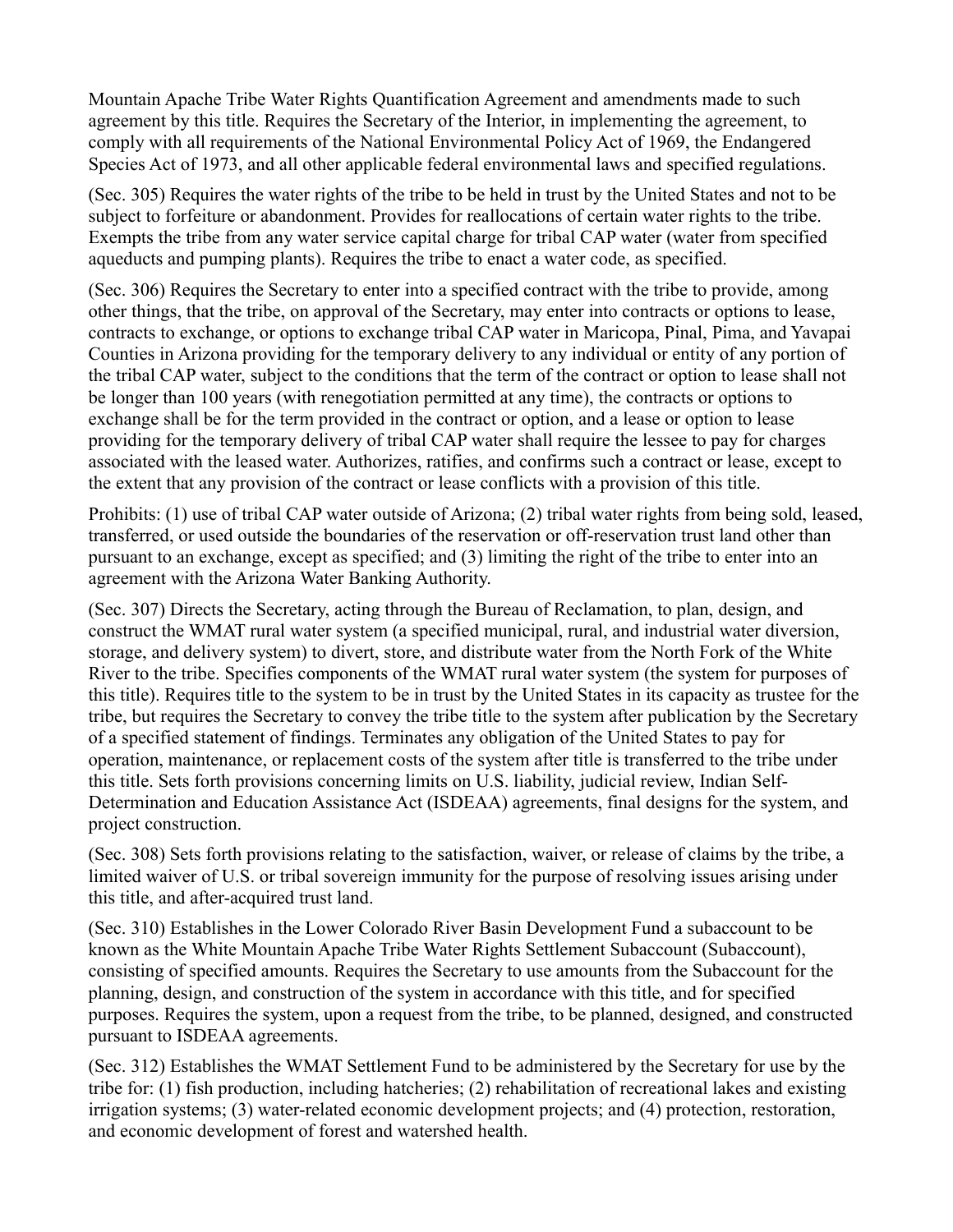Establishes the WMAT Maintenance Fund for the operation, maintenance, and replacement costs associated with the delivery of water through the system.

Establishes in the Lower Colorado River Basin Development Fund a WMAT Cost Overrun Subaccount to be administered and used by the Secretary for activities related to operation and maintenance of the system if specified amounts will be insufficient in the period before title to the system is conveyed to the tribe.

Requires annual reports to the Secretary describing all expenditures from the Settlement and Maintenance funds.

Mandates appropriations (out of any funds not otherwise appropriated) and authorizes appropriations.

(Sec. 313) Exempts the United States from any liability for failure to carry out any obligation or activity authorized to be carried out under this title if adequate appropriations are not provided by Congress expressly to carry out the purposes of this title.

(Sec. 314) Requires compliance with all applicable environmental laws.

**Title IV: Crow Tribe Water Rights Settlement -** Crow Tribe Water Rights Settlement Act of 2010 - (Sec. 404) Ratifies, authorizes, and confirms the water rights compact between the Crow Tribe and the state of Montana. Directs the Secretary of the Interior to promptly execute the compact and comply with the National Environmental Policy Act of 1969, the Endangered Species Act of 1973, and all other applicable environmental acts and regulations.

(Sec. 405) Requires the Secretary, acting through the Commissioner of Reclamation, subject to exceptions, to carry out activities necessary to rehabilitate and improve the water diversion and delivery features of the Crow Irrigation Project (CIP) in accordance with an agreement to be negotiated with the tribe. Makes the Bureau of Reclamation the lead agency with respect to any activity to rehabilitate or improve the water diversion or delivery features of the CIP. Directs the Secretary to enter into one or more agreements with the tribe under which the tribe will plan, design, and construct any or all of the rehabilitation and improvement required by this section.

Requires the tribe (upon request, in partial consideration of certain funding, and at no cost to the United States) and any CIP water user (in partial consideration of the CIP rehabilitation and improvement, as a condition of continued service from the CIP after the enforceability date, and at no cost to the Secretary) to consent to easements and rights-of-way as may be necessary for such rehabilitation and improvement. Allows the tribe to retain criminal and civil jurisdiction over any lands under tribal jurisdiction prior to the granting of any such easement or right-of-way. Directs the United States to hold acquired land in trust on behalf of the tribe.

(Sec. 406) Directs the Secretary, acting through the Commissioner, to plan, design, and construct the water diversion and delivery features of the MR&I System (the municipal, rural, and industrial water system of the Reservation). Makes the Bureau of Reclamation the lead agency with respect to any activity to design and construct the water diversion and delivery features of the MR&I System (the system for purposes of this title). Directs the Secretary to enter into one or more agreements with the tribe under which the tribe will plan, design, and construct any or all of the rehabilitation and improvement required by this section.

Requires the tribe, upon request, in consideration of certain funding, and at no cost to the United States, to consent to easements and rights-of-way as may be necessary for system construction. Allows the tribe to retain criminal and civil jurisdiction over any lands under tribal jurisdiction prior to the granting of any such easement or right-of-way. Directs the United States to hold acquired land in trust on behalf of the tribe.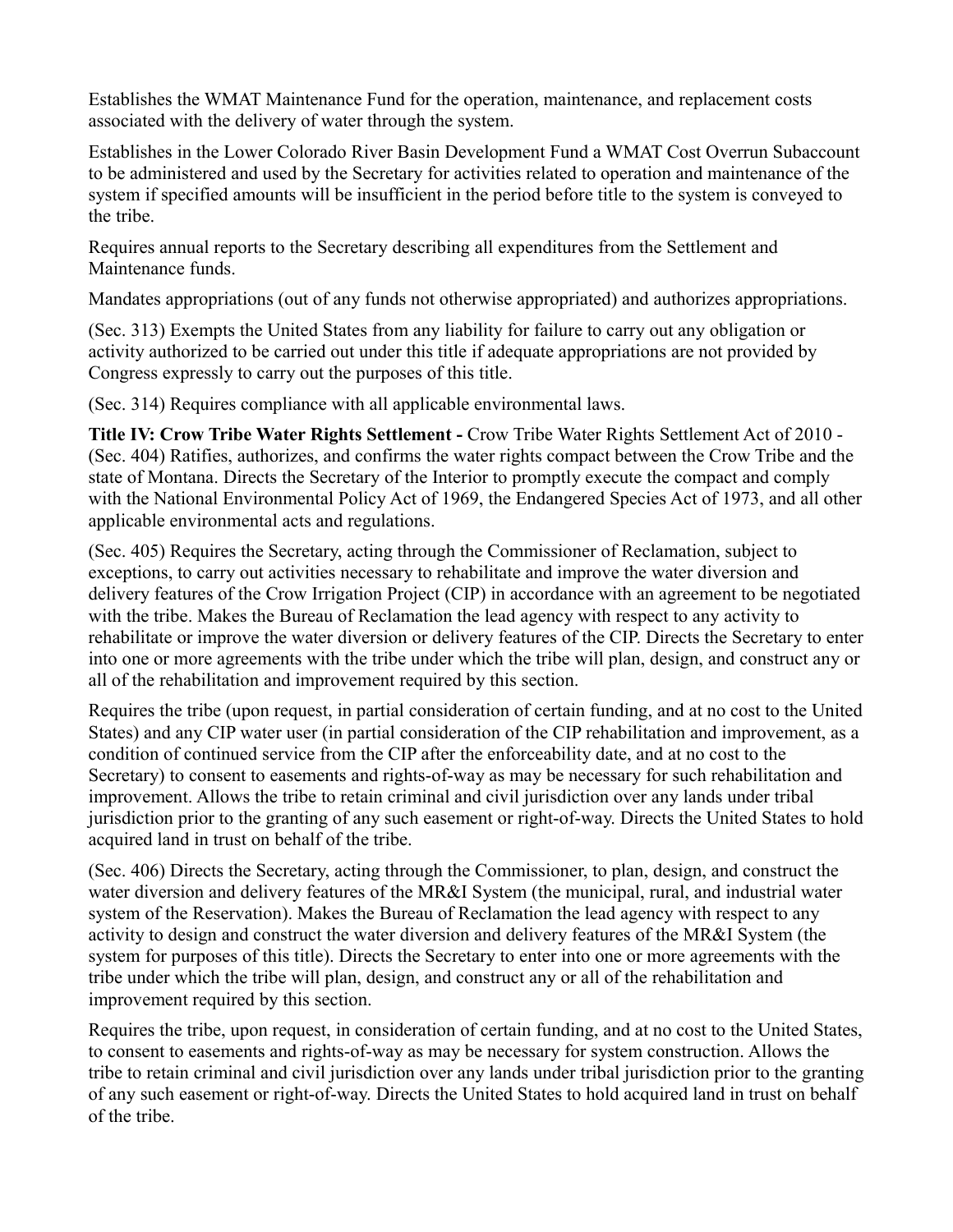Requires the Secretary to convey title to each authorized system facility or section of a system facility to the tribe after completion of construction of a system facility or a section of a system facility that is operating and delivering water. Exempts the United States from certain liability and sets forth provisions concerning the federal obligation after such conveyance.

Authorizes the tribe to collect water use charges from system customers for specified costs. Directs the Secretary to: (1) provide technical assistance; (2) facilitate the formation of a project management committee; and (3) consult with the tribe, the state of Montana, and affected nonfederal parties to discuss nonfederal contributions, and, if appropriate, negotiate an agreement on the means by which such contributions may be provided.

(Sec. 407) Ratifies, confirms, and declares valid tribal water rights which: (1) shall be held in trust by the United States for the use and benefit of the tribe and allottees; and (2) shall not be subject to forfeiture or abandonment. Grants the tribe authority to allocate, distribute, and lease such rights, subject to specified limitations. Permits leases by allottees. Applies specified provisions of the Act of February 8, 1887, relating to using water for irrigation, to the tribal water rights.

Requires the tribe, not later than three years after the date on which it ratifies the compact to enact a tribal water code, that provides for: (1) the management, regulation and governance of all uses of the tribal water rights in accordance with the compact; and (2) establishment by the tribe of conditions, permit requirements, and other limitations relating to the storage, recovery, and use of the tribal water rights in accordance with the compact. Sets forth required elements of such code.

(Sec. 408) Directs the Secretary to allocate to the tribe 300,000 acre-feet per year of water stored in Bighorn Lake, Yellowtail Unit, Lower Bighorn Division, Pick Sloan Missouri Basin Program, Montana, under a water right held by the United States and managed by the Bureau of Reclamation, as measured at the outlet works of Yellowtail Dam. Requires the tribe to enter into a specified allocation agreement.

Requires the tribe, as a condition of receiving an allocation, to enter into a specified agreement with the Secretary to establish allocation terms and conditions.

(Sec. 409) Declares that the benefits provided under the compact shall satisfy all claims of the tribe and allottees. Sets forth provisions concerning claims related to the Crow Irrigation Project.

(Sec. 410) Sets forth provisions concerning waivers and release of claims.

(Sec. 411) Establishes in the Treasury the Crow Settlement Fund, with specified accounts. Sets forth permitted fund activities. Requires an annual report to the Secretary describing each fund expenditure.

(Sec. 412) Grants the tribe the exclusive right to develop and market power generation on the Yellowtail Afterbay Dam, subject to conditions. Directs the tribe to enter into an agreement, including provisions for certain future charges and payments, with the Bureau of Reclamation before construction of such a project. Requires the Bureau to consult with the tribe on at least a quarterly basis on all issues relating to the Bureau's management of Yellowtail Dam.

(Sec. 413) Sets forth provisions concerning sovereign immunity, tribes affected, claims for reimbursement, U.S. liability, and other effects of enactment.

(Sec. 414) Mandates appropriations (out of any funds not otherwise appropriated) and authorizes appropriations.

(Sec. 415) Repeals this title on April 1, 2016, or the day after an agreed upon extended date, if the Secretary does not publish a specified statement of findings by March 31, 2016.

(Sec. 416) Exempts the United States from liability for any failure to carry out any obligation or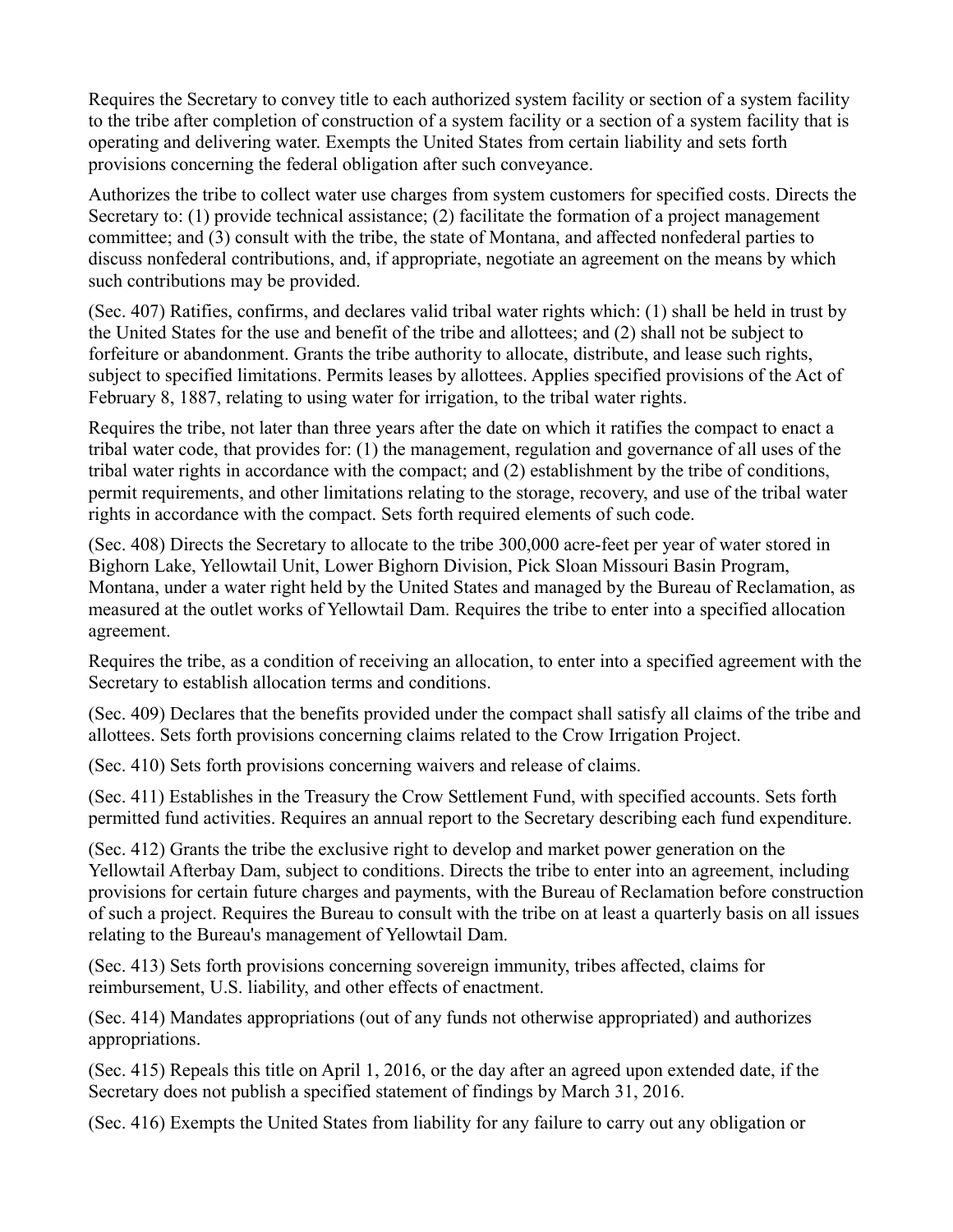activity authorized by this title (including the settlement agreement) if adequate appropriations are not provided in specified funds.

**Title V: Taos Pueblo Indian Water Rights -** Taos Pueblo Indian Water Rights Settlement Act - (Sec. 502) States that the purposes of this title are to approve, authorize, ratify, and confirm the Settlement Agreement of March 31, 2006, between the United States, the Taos Pueblo, New Mexico, the Taos Valley Acequia Association and its 55 member ditches, Taos, the El Prado Water and Sanitation District (EPWSD), and the 12 Taos area Mutual Domestic Water Consumers Associations, and any amendments executed to make the agreement consistent with this title.

(Sec. 504) Requires water rights to which the Taos Pueblo is entitled under the partial final decree entered in New Mexico v. Abeyta and New Mexico v. Arellano to be held in trust by the United States and not to be subject to forfeiture, abandonment, or permanent alienation.

(Sec. 505) Establishes in the Treasury the Taos Pueblo Water Development Fund to pay or reimburse costs incurred by the Pueblo for: (1) acquiring water rights; (2) constructing, operating, or repairing water production, treatment or delivery infrastructure, on-farm improvements, or wastewater infrastructure; (3) restoring, preserving, and protecting the Buffalo Pasture; (4) administering the Pueblo's water rights acquisition program and water management and administration system; and (5) watershed protection and enhancement, agriculture support, related community welfare and economic development, and costs to negotiate, authorize, and implement the settlement agreement.

(Sec. 506) Authorizes the Pueblo to market its water rights under the agreement.

(Sec. 507) Directs the Secretary of the Interior, acting through the Commissioner of Reclamation, to provide: (1) grants and technical assistance to the Pueblo to construct, replace, or rehabilitate water infrastructure, to protect the environment associated with the Buffalo Pasture area, and to enhance watershed conditions; and (2) financial assistance to eligible non-Pueblo entities for mutual-benefit projects in accordance with the agreement.

(Sec. 508) Directs the Secretary to enter into three repayment contracts for the delivery of specified amounts of San Juan-Chama Project water to the Pueblo, the town of Taos, and EPWSD.

(Sec. 509) Mandates appropriations (out of any funds not otherwise appropriated) and authorizes appropriations for FY2011-FY2016 for the Taos Pueblo Water Development Fund and mutual-benefit projects funding.

(Sec. 510) Provides for the waiver and release of claims against the parties to New Mexico v. Abeyta and New Mexico v. Arellano in return for recognition of the Pueblo's water rights and other benefits.

(Sec. 513) Exempts the United States from liability for any failure to carry out any obligation or activity authorized by this title (including the settlement agreement) if adequate appropriations are not provided in specified funds.

**Title VI: Aamodt Litigation Settlement -** Aamodt Litigation Settlement Act - **Subtitle A: Pojoaque Basin Regional Water System -** (Sec. 611) Directs the Secretary of the Interior, acting through the Commissioner of Reclamation, to plan, design, and construct a regional water system, in accordance with the settlement agreement dated January 19, 2006, among New Mexico, the Pueblos of Nambe, Pojoaque, San Ildefonso, and Tesuque, the city of Santa Fe, and Santa Fe County: (1) to divert water to the Pueblos and to the County Water Utility, in accordance with the Pojoaque Regional Water System Engineering Report, dated September 2008; and (2) that consists of surface water diversion facilities at San Ildefonso Pueblo on the Rio Grande and any treatment, transmission, storage and distribution facilities and wellfields for the County Distribution System (the portion of the regional water system that serves water customers on non-Pueblo land in the Pojoaque Basin) and Pueblo Water Facilities that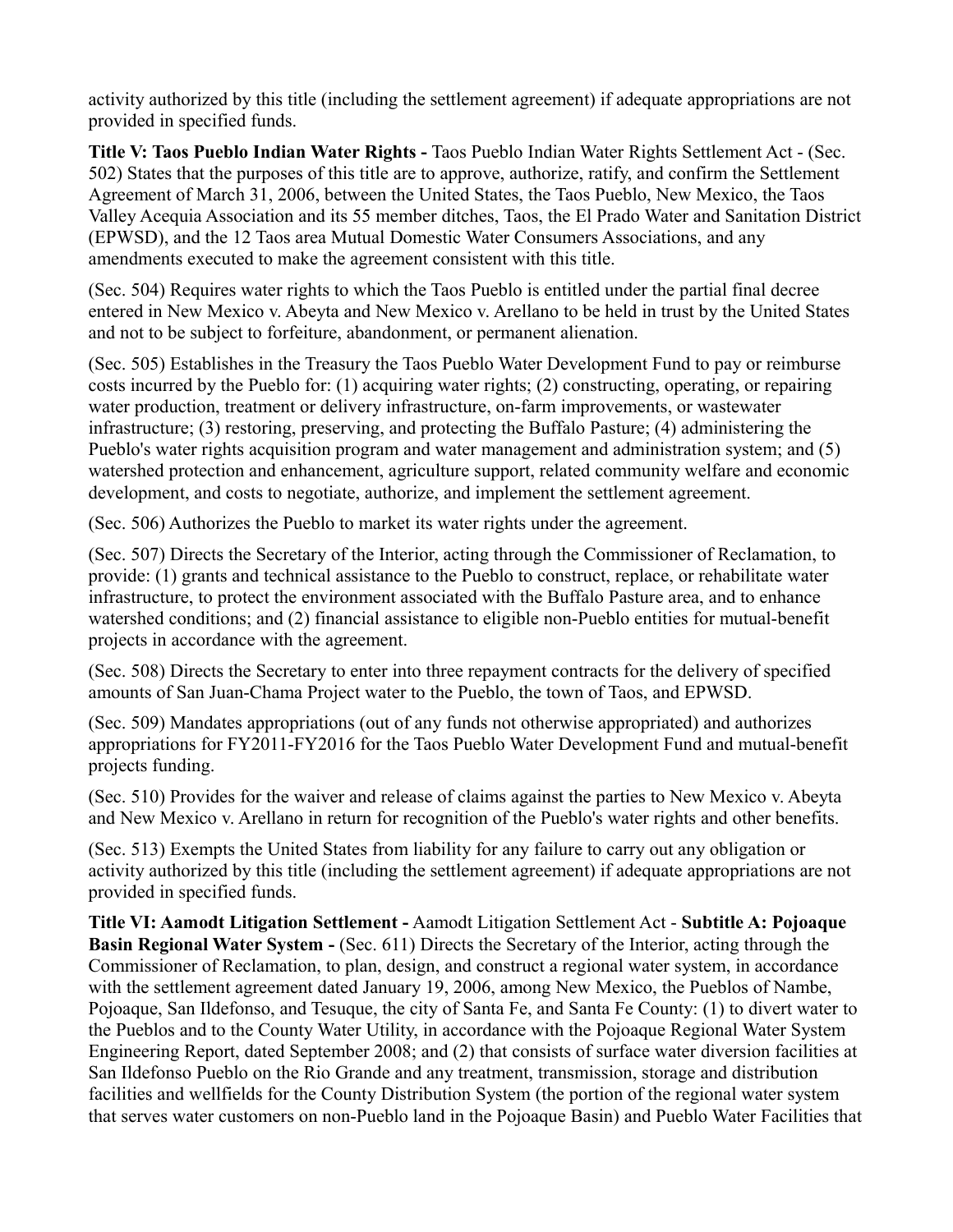are necessary to supply 4,000 acre-feet of water within the Pojoaque Basin.

Authorizes New Mexico and Santa Fe County, in agreement with the Pueblos, the city of Santa Fe, and other signatories to the Cost-Sharing and System Integration Agreement (that describes the location, capacity, and management of the regional water system and allocates system costs), to modify the extent, size, and capacity of the County Distribution System.

(Sec. 612) Sets a deadline for the Pueblos and the County to submit to the Secretary an executed operating agreement for the regional water system. Requires the Secretary to approve or disapprove such agreement pursuant to specified criteria.

(Sec. 613) Directs the Secretary, for the purpose of providing a reliable supply of water from the system for the Pueblos in accordance with the settlement agreement, to: (1) acquire rights to specified Nambe reserved water and water acquired by the County; (2) make a specified amount of water available to the Pueblos in accordance with the San Juan-Chama Project Act; and (3) seek approval to divert such water for the system at points consistent with the agreement.

(Sec. 614) States that the regional water system shall have the capacity to divert from the Rio Grande a quantity of water sufficient to provide: (1) up to 4,000 acre-feet of consumptive use of water; and (2) the requisite peaking capacity described in the engineering report and the final project design.

(Sec. 615) Establishes in the Treasury the Aamodt Settlement Pueblos' Fund.

(Sec. 616) Directs the Secretary to comply with each federal law relating to environmental protection.

(Sec. 617) Mandates certain appropriations, for FY2011-FY2016, out of Treasury funds not otherwise appropriated and authorizes additional appropriations to the Secretary in FY2011-FY2024 for: (1) the planning, design, and construction of the regional water system and the conduct of environmental compliance activities; and (2) the fund. Mandates, from funds not otherwise appropriated, appropriations for the acquisition of water rights.

**Subtitle B: Pojoaque Basin Indian Water Rights Settlement -** (Sec. 621) Authorizes, ratifies, and confirms the settlement agreement and the Cost-Sharing and System Integration Agreement.

(Sec. 622) Declares that the settlement agreement shall not constitute a major federal action under the National Environmental Policy Act of 1969. Directs the Secretary to comply with each federal law relating to environmental protection.

(Sec. 623) Requires the Secretary to publish by September 15, 2017, a statement of finding that specified conditions have been fulfilled, including the following: (1) to the extent that the settlement agreement conflicts with this subtitle, it has been revised to conform with this subtitle; (2) the revised agreement has been executed by the appropriate parties and the Secretary; (3) Congress has fully appropriated, or the Secretary has provided from other authorized sources, all funds authorized in subtitle A of this title, with an exception; (4) the Secretary has acquired and entered into appropriate contracts for the water rights described in subtitle A; (5) permits have been issued by the New Mexico State Engineer to the Regional Water Authority to change the points of diversion to the mainstem of the Rio Grande for the diversion and consumptive use of at least 2,381 acre-feet by the Pueblos as part of the water supply for the regional water system, subject to specified conditions; (6) the state of New Mexico has enacted any necessary legislation and provided any funding that may be required under the settlement agreement; (7) a partial final decree that sets forth the water rights and other rights to water to which the Pueblos are entitled under the agreement and this subtitle and that substantially conforms to the agreement that has been approved by the U.S. District Court for the District of New Mexico; (8) a final decree that sets forth the water rights for all parties to the Aamodt Case and that substantially conforms to the agreement has been approved by that court; and (9) the execution of certain waivers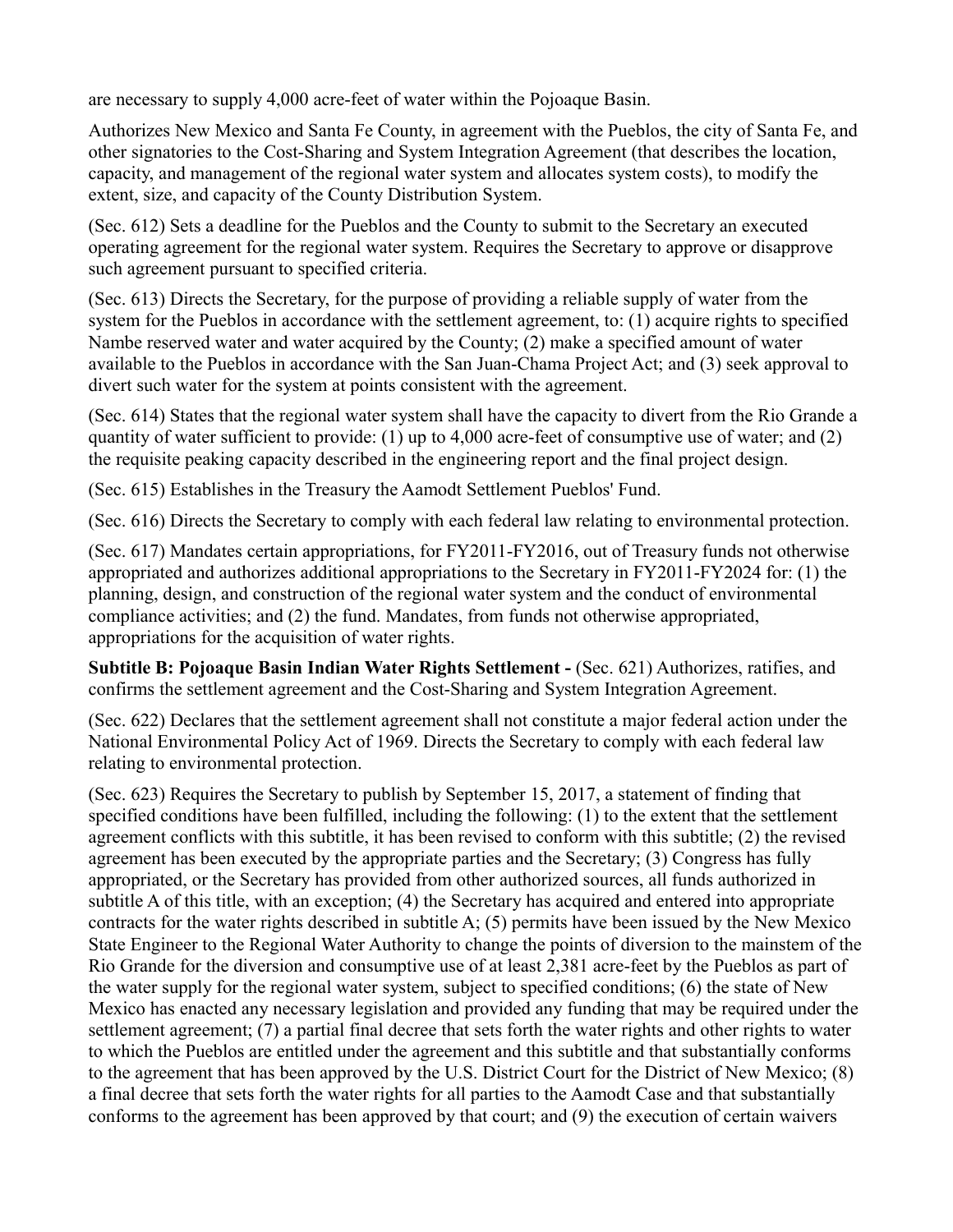and releases.

Sets forth criteria for substantial completion of the regional water system. Requires the Secretary, at the request of one or more of the Pueblos, on or after June 30, 2021, to: (1) consult with the Pueblos and confer with Santa Fe County and New Mexico on whether the criteria for substantial completion of the system will be met by June 30, 2024; and (2) determine whether the system has been substantially completed and submit a written notice of such determination to the Pueblos, the County, and the state. Provides that such determination shall be considered to be a final agency action subject to judicial review by the decree court.

Sets forth provisions regarding: (1) the failure to make a timely determination; (2) the right to void a final decree; and (3) the voiding of waivers.

(Sec. 624) Sets forth provisions regarding: (1) waivers and releases of claims by the Pueblos and the United States; and (2) tolling of claims between the date of enactment of this Act and June 30, 2021.

(Sec. 626) Exempts the United States from liability for any failure to carry out any obligation or activity authorized by this title (including the settlement agreement) if adequate appropriations are not provided in specified funds.

**Title VII: Reclamation Water Settlements Fund - (Sec. 701) Requires the Secretary of the Treasury,** out of funds not otherwise appropriated, to transfer funds to the Secretary for deposit in the Reclamation Water Settlements Fund.

**Title VIII: General Provisions - Subtitle A: Unemployment Compensation Program Integrity -** (Sec. 801) Amends Internal Revenue Code provisions relating to the amount that states may receive from a reduction of an overpayment otherwise payable to a person who owes a "covered unemployment compensation debt" by revising the definition of such debt to: (1) include a past-due debt for erroneous payment of unemployment due to the person's failure to report earnings (current law requires fraud) under the law of a state; and (2) remove the requirement that such debt remain uncollected for not more than 10 years. Eliminates the requirement that the address on the federal return for the taxable year of the overpayment be an address within the state seeking the offset.

(Sec. 802) Amends part D (Child Support and Establishment of Paternity) of title IV of the Social Security Act to require an employer to report to the state Directory of New Hires, in addition to other information, the date services for remuneration were first performed by a newly hired employee.

**Subtitle B: TANF -** (Sec. 811) Amends part A (Temporary Assistance for Needy Families [TANF]) of title IV of the Social Security Act to continue grants to states for temporary assistance for needy families programs through September 30, 2011.

Requires preference for healthy marriage promotion and responsible fatherhood grants to be given to entities that have previously: (1) been awarded funds; and (2) demonstrated the ability to carry out specified programs successfully.

Directs an entity seeking funding for both healthy marriage and responsible fatherhood promotion to submit a combined application assuring that it will carry out such activities: (1) under separate programs; and (2) without combining funds awarded to carry out either such activities.

Revises the definition of "healthy marriage promotion activities" to include marriage education and other specified programs for individuals in addition to nonmarried pregnant women and nonmarried expectant fathers.

Appropriates (out of money not otherwise appropriated) for FY2011: (1) \$75 million for healthy marriage promotion activities; and (2) \$75 million for promotion of responsible fatherhood activities.